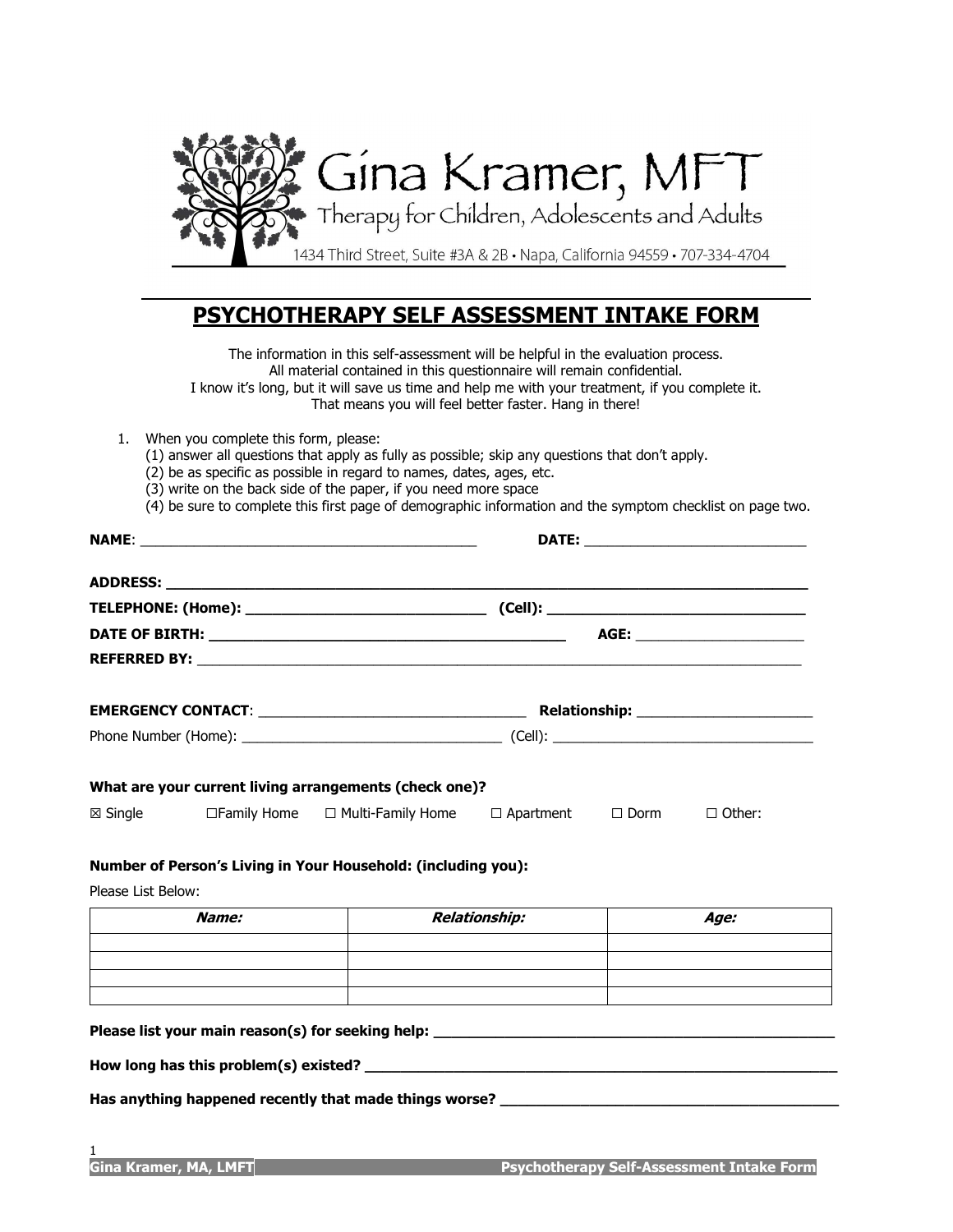#### **SYMPTOM CHECKLIST**

(Please CHECK any symptoms that are a concern):

| Depressed                                        | Low Energy/Exhaustion      | <b>Temper Outbursts</b>         |
|--------------------------------------------------|----------------------------|---------------------------------|
| Headaches                                        | Hallucinating              | <b>Hands Shake</b>              |
| <b>Feel Inferior</b>                             | Lonely                     | Hearing Difficulty              |
| Trouble Breathing                                | Angry                      | Feeling Tense                   |
| Early Morning Awakening                          | Overambitious              | <b>Difficulty Communicating</b> |
| <b>Dizziness</b>                                 | Sleeping Too Much          | Relationship Problems           |
| Bowel Disturbances Fainting                      | Can't Keep Job Legal       | History of Abuse                |
| <b>Menstrual Problems</b>                        | <b>Family Conflict</b>     | <b>Bullied</b>                  |
| <b>Issues W/Sexual Function</b>                  | <b>Financial Struggles</b> | Cutting or Self-Harm Loss       |
| Issues W/Sexual Drive Compulsion<br>or Addiction | Weight Gain / Over-Eating  | Trouble with Authority          |
| Can't Make Decisions                             | Lack of Appetite           | Confusion or Memory             |
| Feeling Hopeless                                 | Weight Loss / Not Eating   | Major Life Change/Stressor      |
| Unusual Feelings                                 | <b>Excessive Gambling</b>  | Trouble with Authority          |
| Can't Concentrate                                | Drug Use                   | Social Isolation                |
| Numbness or Tingling                             | Can't Relax                | Shyness/Social Anxiety          |
| <b>Fast Heartbeat</b>                            | Feel Panicky               | Domestic Violence               |
| Can't Sleep                                      | <b>Excessive Drinking</b>  | Other:                          |
| <b>Hearing Voices</b>                            | Nausea/Vomiting            | Other:                          |
| Racing Thoughts                                  | <b>Nervous</b>             | Other:                          |

#### **Please list the symptoms you feel that you need the most help with at this time:**

| Do you feel suicidal and/or do you have a history of suicidal thoughts? |                 |  |  |  |  |
|-------------------------------------------------------------------------|-----------------|--|--|--|--|
| If yes, do you have a plan? $\square$ YES or                            | $\Box$ NO       |  |  |  |  |
|                                                                         |                 |  |  |  |  |
|                                                                         |                 |  |  |  |  |
| Do you feel like injuring someone else? $\Box$ YES or $\Box$ NO         |                 |  |  |  |  |
| If yes, do you have a plan? $\Box$ YES                                  | $\Box$ NO<br>or |  |  |  |  |
| Plan:                                                                   |                 |  |  |  |  |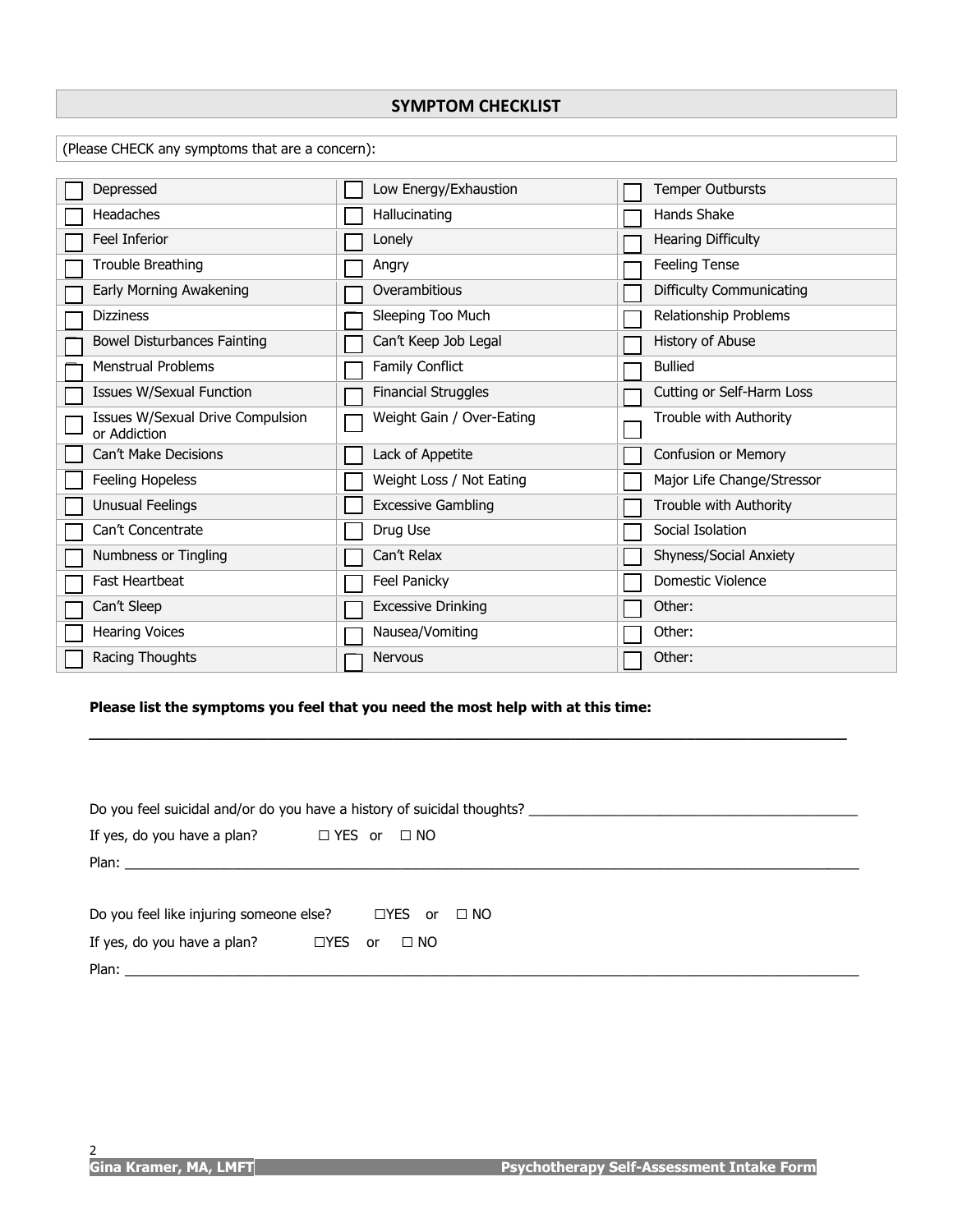## **MEDICAL HISTORY GENERAL**:

| Rate your physical health:                                                                                 |             |                 |                         |                              |
|------------------------------------------------------------------------------------------------------------|-------------|-----------------|-------------------------|------------------------------|
| $\Box$ Excellent                                                                                           | $\Box$ Good | $\Box$ Average  | $\Box$ Declining        | $\Box$ Poor                  |
| Do you have any concerns about your physical health? ___________________________                           |             |                 |                         |                              |
|                                                                                                            |             |                 |                         |                              |
| <b>Who is your Primary Care Provider?</b>                                                                  |             |                 |                         |                              |
|                                                                                                            |             |                 |                         |                              |
| Do you see a psychiatrist? $\Box$ Yes                                                                      |             | $\Box$ No<br>or |                         |                              |
| If yes, does this psychiatrist know you are seeking therapy?                                               |             |                 | $\Box$ Yes or $\Box$ No |                              |
|                                                                                                            |             |                 |                         | <b>Psychiatrist's Phone:</b> |
| If you are seeing a psychiatrist, please describe your reason for seeing a psychiatrist and any diagnosis: |             |                 |                         |                              |

Please list any other doctors or providers you are seeing, any medical conditions you are getting treatment for. Please include any homeopathic or alternative treatments as well:

\_\_\_\_\_\_\_\_\_\_\_\_\_\_\_\_\_\_\_\_\_\_\_\_\_\_\_\_\_\_\_\_\_\_\_\_\_\_\_\_\_\_\_\_\_\_\_\_\_\_\_\_\_\_\_\_\_\_\_\_\_\_\_\_\_\_\_\_\_\_\_\_\_\_\_\_\_\_\_\_\_\_\_\_\_\_\_\_\_\_\_\_\_\_\_\_\_\_\_\_\_

| <b>Doctor's Name:</b> | <b>Medical Condition:</b> | Treatment: |
|-----------------------|---------------------------|------------|
|                       |                           |            |
|                       |                           |            |
|                       |                           |            |
|                       |                           |            |

| Are you currently taking any medication including psychiatric medication?              |  | $\Box$ Yes | nr | $\Box$ No |
|----------------------------------------------------------------------------------------|--|------------|----|-----------|
| Please list & include any additional herbs, vitamins, and over-the-counter medications |  |            |    |           |

| . .                |                               |         |  |  |  |
|--------------------|-------------------------------|---------|--|--|--|
| <b>Medication:</b> | <b>Prescribing Physician:</b> | Reason: |  |  |  |
|                    |                               |         |  |  |  |
|                    |                               |         |  |  |  |
|                    |                               |         |  |  |  |
|                    |                               |         |  |  |  |

| Do you have any allergies?                                                       | $\Box$ Yes | <b>or</b> | $\Box$ No |  |  |
|----------------------------------------------------------------------------------|------------|-----------|-----------|--|--|
|                                                                                  |            |           |           |  |  |
|                                                                                  |            |           |           |  |  |
| List all serious operations, injuries and hospitalizations you have experienced: |            |           |           |  |  |

List all serious diseases or illness you had as a child, teenager, or adult: \_\_\_\_\_\_\_\_\_\_\_\_\_\_\_\_\_\_\_\_\_\_\_\_\_\_\_\_\_\_\_\_\_\_\_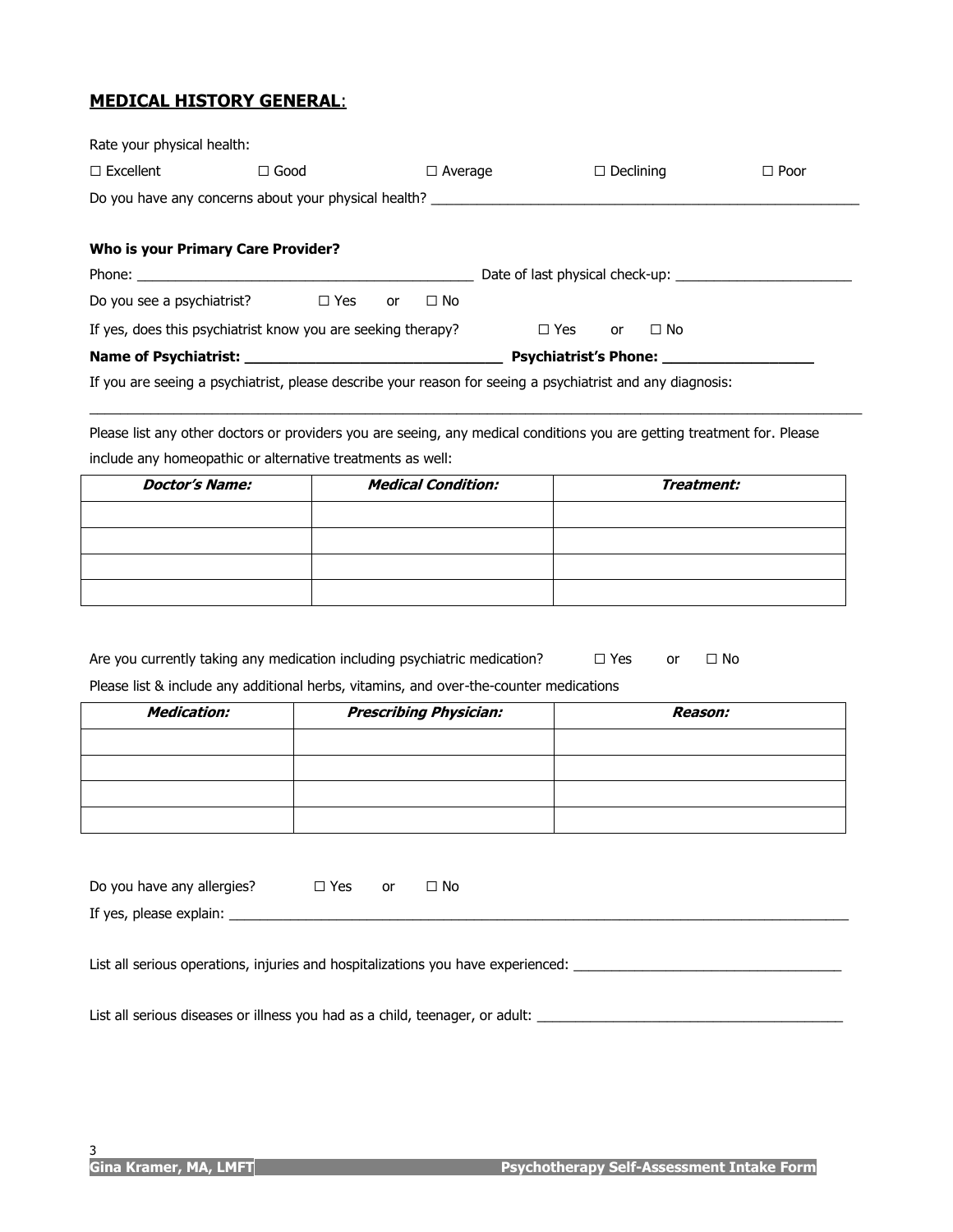Have you had any of these medical problems? (check the ones that apply)

| Seizures or Epilepsy                                                                                                                                                                     | Chronic Pain                            | Hypertension<br>$\blacksquare$ |                         |  |  |  |
|------------------------------------------------------------------------------------------------------------------------------------------------------------------------------------------|-----------------------------------------|--------------------------------|-------------------------|--|--|--|
| <b>Thyroid Problems</b>                                                                                                                                                                  | Reproductive Problems                   | Hypotension                    |                         |  |  |  |
| Heart problems                                                                                                                                                                           | Allergies to Medications                | <b>Skin Condition</b>          |                         |  |  |  |
| Fibromyalgia                                                                                                                                                                             | Glaucoma                                | Arthritis                      |                         |  |  |  |
| <b>Hepatitis</b>                                                                                                                                                                         | <b>Urinary Problems</b>                 | Cancer                         |                         |  |  |  |
| Asthma                                                                                                                                                                                   | Digestive Problems                      |                                | Other (Please specify): |  |  |  |
| Anemia                                                                                                                                                                                   | <b>Diabetes</b>                         |                                | Other (Please specify): |  |  |  |
| Please describe your level of physical activity and daily amount of exercise: ______________________<br>Do you have any Body Image Concerns? Explain: __________________________________ |                                         |                                |                         |  |  |  |
|                                                                                                                                                                                          |                                         |                                |                         |  |  |  |
| <b>MEDICAL HISTORY (WOMEN):</b>                                                                                                                                                          |                                         |                                |                         |  |  |  |
|                                                                                                                                                                                          |                                         |                                |                         |  |  |  |
| Do periods affect your mood?                                                                                                                                                             | $\square$ Yes<br>$\Box$ No<br><b>or</b> |                                |                         |  |  |  |
|                                                                                                                                                                                          |                                         |                                |                         |  |  |  |
|                                                                                                                                                                                          |                                         |                                |                         |  |  |  |
| Have there been any complications during or following your pregnancies?                                                                                                                  |                                         | $\Box$ Yes                     | $\Box$ No               |  |  |  |
|                                                                                                                                                                                          |                                         |                                |                         |  |  |  |
|                                                                                                                                                                                          |                                         |                                |                         |  |  |  |
| Have you ever had any infertility, abortions, miscarriages, or stillbirths?<br>$\Box$ No<br>$\Box$ Yes                                                                                   |                                         |                                |                         |  |  |  |
|                                                                                                                                                                                          |                                         |                                |                         |  |  |  |
|                                                                                                                                                                                          |                                         |                                |                         |  |  |  |
| Have you undergone or are you about to undergo menopause                                                                                                                                 |                                         | $\Box$ Yes                     | $\Box$ No               |  |  |  |
| If yes, how has it affected you?                                                                                                                                                         |                                         |                                |                         |  |  |  |

## **CHILDHOOD AND FAMILY HISTORY**:

| Briefly describe your home life when you were growing up:                            |                  |            |                 |               |                      |                      |
|--------------------------------------------------------------------------------------|------------------|------------|-----------------|---------------|----------------------|----------------------|
| Were you raised by your birth parents?                                               |                  | $\Box$ Yes | $\Box$ No       |               |                      |                      |
| Are your parents:                                                                    | $\Box$ separated |            | $\Box$ divorced |               | $\Box$ never married |                      |
| Are you parents still living?                                                        | Father: □ Yes    |            | $\Box$ No       |               | Mother: $\Box$ Yes   | $\Box$ No            |
| If parents are living, are your parents living together?                             |                  |            | $\Box$ Yes      | $\Box$ No     |                      |                      |
| Describe your parent's marriage:                                                     | $\Box$ Unhappy   |            | $\Box$ Average  | $\Box$ Happy  |                      | $\Box$ Very Happy    |
| As a child did you feel closest to your (CHECK one):<br>If another, please describe: |                  |            | $\Box$ Father   | $\Box$ Mother | $\Box$ Neither       | $\Box$ Another Adult |
|                                                                                      |                  |            |                 |               |                      |                      |

Who was the person who had the greatest influence in your life? \_\_\_\_\_\_\_\_\_\_\_\_\_\_\_\_\_\_\_\_\_\_\_\_\_\_\_\_\_\_\_\_\_\_\_\_\_\_\_\_\_\_\_\_\_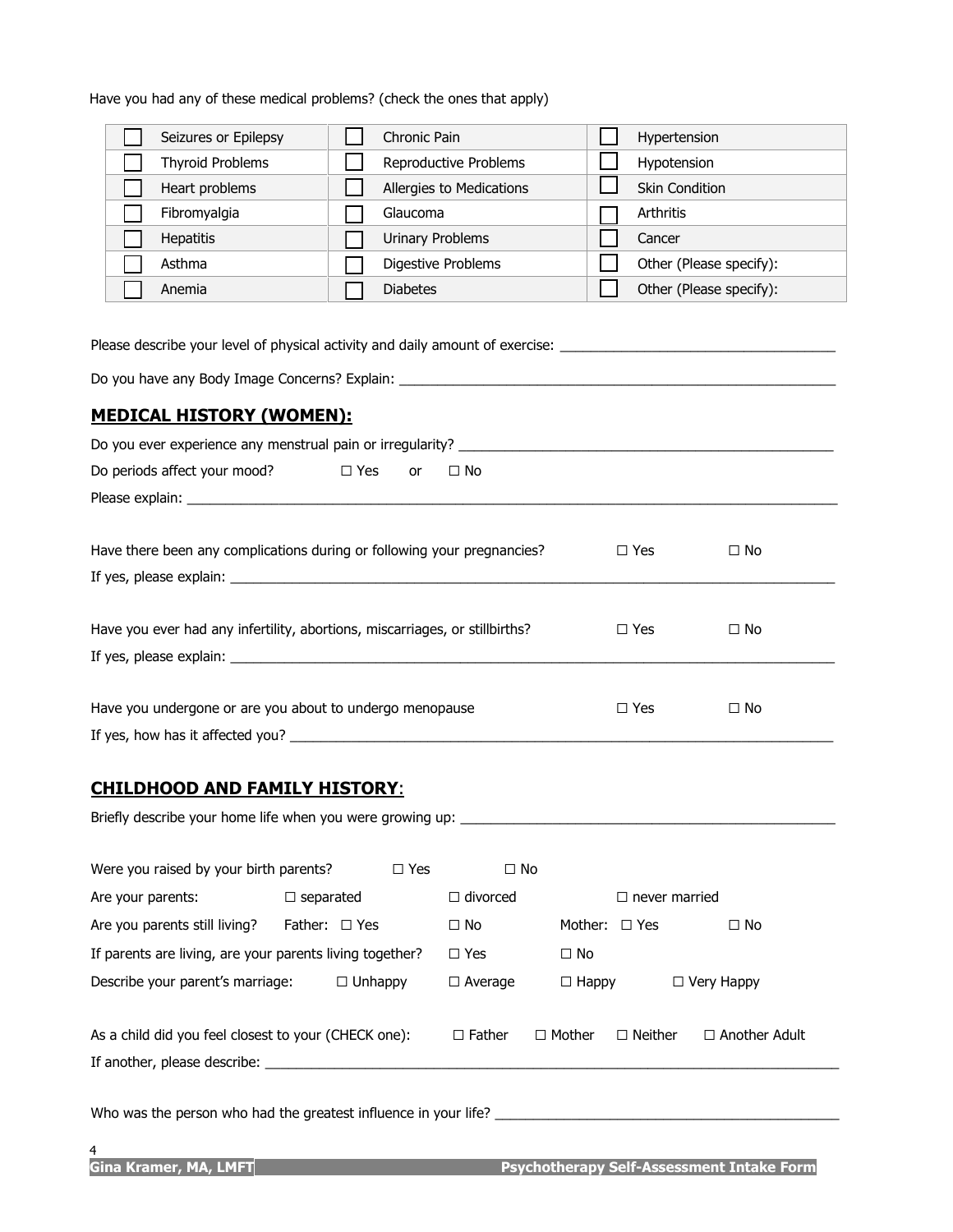| Rate your childhood life: $\square$ Very happy $\square$ Happy                                                                |            | $\Box$ Average |            | $\Box$ Unhappy |
|-------------------------------------------------------------------------------------------------------------------------------|------------|----------------|------------|----------------|
|                                                                                                                               |            |                |            |                |
|                                                                                                                               |            |                |            |                |
| In what ways were you punished while growing up? ________________________________                                             |            |                |            |                |
| Do you have a history of abuse of any kind?                                                                                   | $\Box$ Yes | $\Box$ No      |            |                |
| Have you ever lost a member of your family or someone close to you through death?                                             |            |                | $\Box$ Yes | $\Box$ No      |
| Please, describe any fearful or distressing childhood experiences you have had, or anything noteworthy that was<br>wonderful: |            |                |            |                |

Is there anything else I should know about your parents or family of origin? \_\_\_\_\_\_\_\_\_\_\_\_\_\_\_\_\_\_\_\_\_\_\_\_\_\_\_\_\_\_\_\_\_

#### **Please list your brothers and sisters in birth order:**

| <b>First Name:</b> | Gender/Age: | How would you describe your<br>relationship? |
|--------------------|-------------|----------------------------------------------|
|                    |             |                                              |
|                    |             |                                              |
|                    |             |                                              |
|                    |             |                                              |

## **EDUCATIONAL HISTORY:**

| What was the highest grade you have completed in school? |            |           |  |  |  |
|----------------------------------------------------------|------------|-----------|--|--|--|
| Did you ever have special abilities or difficulties?     | $\Box$ Yes | $\Box$ No |  |  |  |
|                                                          |            |           |  |  |  |
| Did you have any problems in school?                     | $\Box$ Yes | $\Box$ No |  |  |  |
| If yes, explain: $\frac{1}{2}$                           |            |           |  |  |  |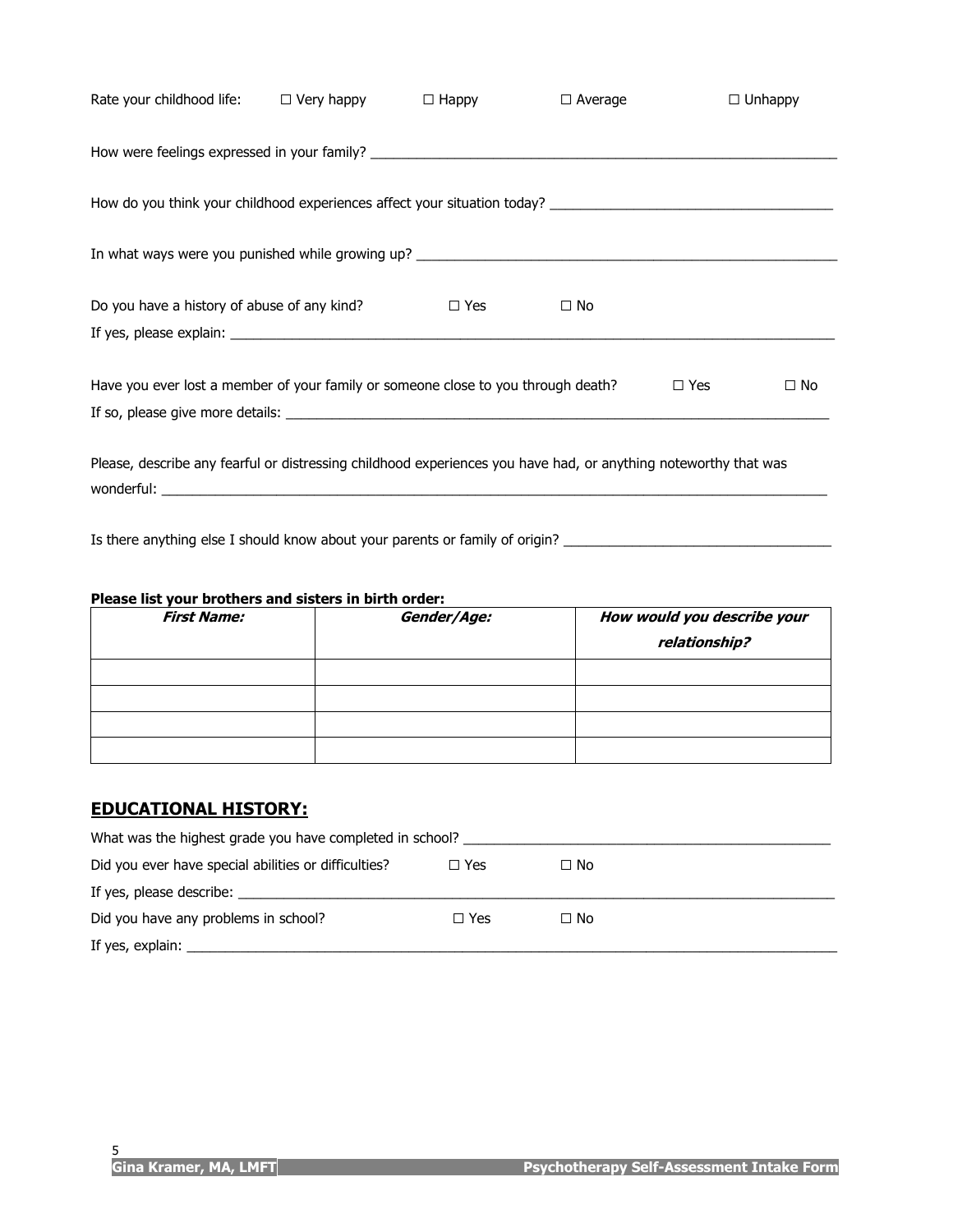#### **How would you rate yourself on the following during growing up years?**

| <b>ATHLETICS</b>                                                                                   | $\Box$ Active     | $\Box$ Average                     |                  | $\Box$ Less than Average |                    | $\square$ None  |
|----------------------------------------------------------------------------------------------------|-------------------|------------------------------------|------------------|--------------------------|--------------------|-----------------|
| <b>GRADES</b>                                                                                      | □Honor Roll       | $\Box$ Average                     |                  | $\Box$ Below Average     |                    | $\Box$ Varied   |
| <b>POPULARITY</b>                                                                                  | $\square$ Popular | $\Box$ Unpopular<br>$\Box$ Average |                  |                          |                    | $\Box$ Loner    |
| <b>DATING</b>                                                                                      | $\square$ Popular | $\Box$ Average                     |                  | $\Box$ Unpopular         |                    | $\Box$ Loner    |
| During your childhood did you tend to be a:                                                        |                   |                                    | $\square$ leader |                          | $\square$ follower | $\square$ loner |
| During adolescence did you tend to be a:                                                           |                   |                                    | $\Box$ leader    |                          | □follower          | $\square$ loner |
| <b>OCCUPATIONAL HISTORY:</b>                                                                       |                   |                                    |                  |                          |                    |                 |
| Are you currently employed?<br>$\Box$ Yes                                                          |                   |                                    |                  | $\Box$ No                |                    |                 |
| If married, is your spouse employed?<br>$\Box$ Yes                                                 |                   |                                    | $\Box$ No        |                          |                    |                 |
| If yes, please indicate the kind of work you do, the length of time you have held the job and your |                   |                                    |                  |                          |                    |                 |
|                                                                                                    |                   |                                    |                  |                          |                    |                 |
|                                                                                                    |                   |                                    |                  |                          |                    |                 |
| If you or your spouse is currently unemployed, how long have you been unemployed?                  |                   |                                    |                  |                          |                    |                 |
| Yourself:                                                                                          |                   |                                    |                  |                          |                    |                 |

(Please CHECK the appropriate description for each category)

Spouse: \_\_\_\_\_\_\_\_\_\_\_\_\_\_\_\_\_\_\_\_\_\_\_\_\_\_\_\_\_\_\_\_\_\_\_\_\_\_\_\_\_\_\_\_\_\_\_\_\_\_\_\_\_\_\_\_\_\_\_\_\_\_\_\_\_\_\_\_\_\_\_\_\_\_\_\_\_\_\_\_\_\_\_\_\_\_\_\_\_\_

|                                                                  |                                                                                        | Marital Status: $\square$ single $\square$ living together $\square$ married $\square$ separated $\square$ divorced |  |           |  | $\Box$ widowed               |           |  |
|------------------------------------------------------------------|----------------------------------------------------------------------------------------|---------------------------------------------------------------------------------------------------------------------|--|-----------|--|------------------------------|-----------|--|
|                                                                  |                                                                                        |                                                                                                                     |  |           |  |                              |           |  |
|                                                                  |                                                                                        |                                                                                                                     |  |           |  |                              |           |  |
|                                                                  |                                                                                        |                                                                                                                     |  |           |  |                              |           |  |
|                                                                  |                                                                                        |                                                                                                                     |  |           |  |                              |           |  |
|                                                                  | Have you or your current spouse had any previous marriages?<br>$\Box$ No<br>$\Box$ Yes |                                                                                                                     |  |           |  |                              |           |  |
|                                                                  |                                                                                        |                                                                                                                     |  |           |  |                              |           |  |
|                                                                  |                                                                                        |                                                                                                                     |  |           |  |                              |           |  |
|                                                                  |                                                                                        | Do you have any children in current marriage? $\square$ Yes $\square$ No Former relationship/marriage?              |  |           |  | $\Box$ Yes                   | $\Box$ No |  |
|                                                                  |                                                                                        |                                                                                                                     |  |           |  |                              |           |  |
|                                                                  |                                                                                        |                                                                                                                     |  |           |  |                              |           |  |
|                                                                  |                                                                                        |                                                                                                                     |  |           |  |                              |           |  |
|                                                                  |                                                                                        |                                                                                                                     |  |           |  |                              |           |  |
| Are there any issues with regards to co-parenting? $\square$ Yes |                                                                                        |                                                                                                                     |  | $\Box$ No |  | Blended families? $\Box$ Yes | $\Box$ No |  |
| Custody? □ Yes                                                   |                                                                                        | $\Box$ No                                                                                                           |  |           |  |                              |           |  |
|                                                                  |                                                                                        |                                                                                                                     |  |           |  |                              |           |  |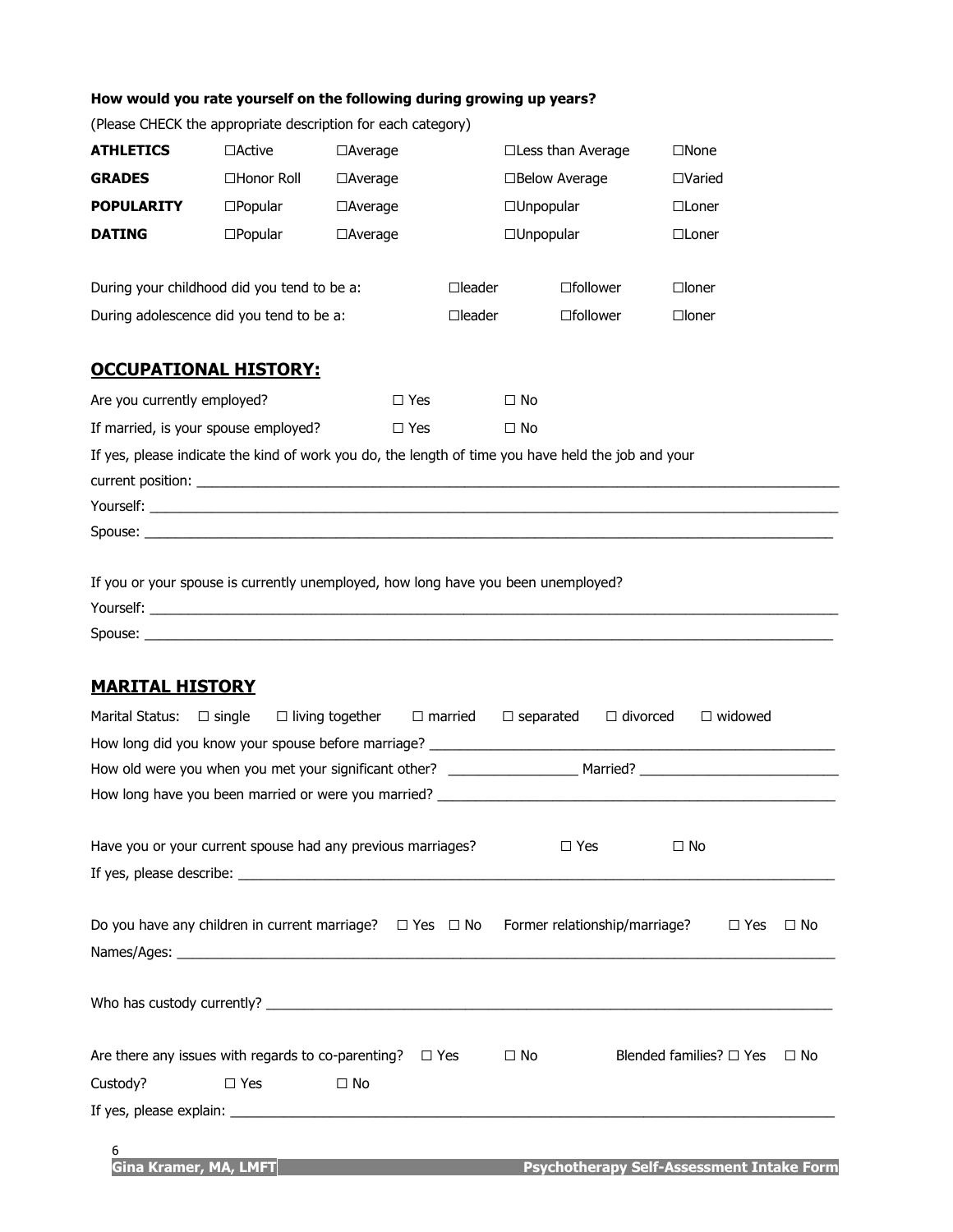# **MENTAL HEALTH HISTORY:**

Have you received any psychological/psychiatric treatment or counseling before?  $\Box$  Yes  $\Box$  No

If yes, please complete:

| Approxima<br>date                | <b>Name of Provider:</b>                                                                                                          |            | <b>Focus of Therapy:</b> | Was it          |              |
|----------------------------------|-----------------------------------------------------------------------------------------------------------------------------------|------------|--------------------------|-----------------|--------------|
|                                  |                                                                                                                                   |            |                          | <b>Helpful?</b> |              |
|                                  |                                                                                                                                   |            |                          | $\square$ Yes   | $\Box$ No    |
|                                  |                                                                                                                                   |            |                          | $\square$ Yes   | $\square$ No |
|                                  |                                                                                                                                   |            |                          | $\square$ Yes   | $\Box$ No    |
|                                  |                                                                                                                                   |            |                          |                 |              |
|                                  | Have you ever been hospitalized for emotional reasons or substance abuse?                                                         |            | $\Box$ Yes               | $\Box$ No       |              |
|                                  | If yes, please explain including approximate dates, length of treatment & reason:                                                 |            |                          |                 |              |
|                                  | Have you ever thought of harming yourself?                                                                                        | $\Box$ Yes | $\Box$ No                |                 |              |
|                                  | Do you cut or self-mutilate/self-harm?                                                                                            | $\Box$ Yes | $\Box$ No                |                 |              |
|                                  |                                                                                                                                   |            |                          |                 |              |
| Have you ever attempted suicide? |                                                                                                                                   | $\Box$ Yes | $\Box$ No                |                 |              |
|                                  |                                                                                                                                   |            |                          |                 |              |
|                                  | Have you had any family members who have committed/attempted suicide?                                                             |            | $\Box$ Yes               | $\Box$ No       |              |
|                                  | If yes, give date(s), how, and name relationship: _______________________________                                                 |            |                          |                 |              |
|                                  | Have any family members (parents, grandparents, sisters/brothers, children, aunts, uncles, cousins) been hospitalized             |            |                          |                 |              |
|                                  | for emotional reasons, had alcohol/drug problems, been diagnosed with mental illness or had severe mood swings?                   |            |                          |                 |              |
| $\square$ Yes                    | $\square$ No                                                                                                                      |            |                          |                 |              |
|                                  | If yes, please list their relationship to you and what the problem was: ____________________________                              |            |                          |                 |              |
|                                  |                                                                                                                                   |            |                          |                 |              |
|                                  | SELF ASSESSMENT - Please rate yourself on a scale of 1 to 10:                                                                     |            |                          |                 |              |
|                                  | ('10' signifying you excel in, '5' signifying you are average in, and '1' signifying you have great difficulty)                   |            |                          |                 |              |
|                                  | I can deal constructively with reality                                                                                            |            |                          |                 |              |
|                                  | I can adapt to change                                                                                                             |            |                          |                 |              |
|                                  | I am free from symptoms that are produced by tensions and anxieties                                                               |            |                          |                 |              |
|                                  | I find more satisfaction in giving than receiving<br>I can relate to other people in a consistent manner with mutual satisfaction |            |                          |                 |              |
|                                  | I direct my angry energies into creative and constructive outlets                                                                 |            |                          |                 |              |
|                                  | I have a capacity to love                                                                                                         |            |                          |                 |              |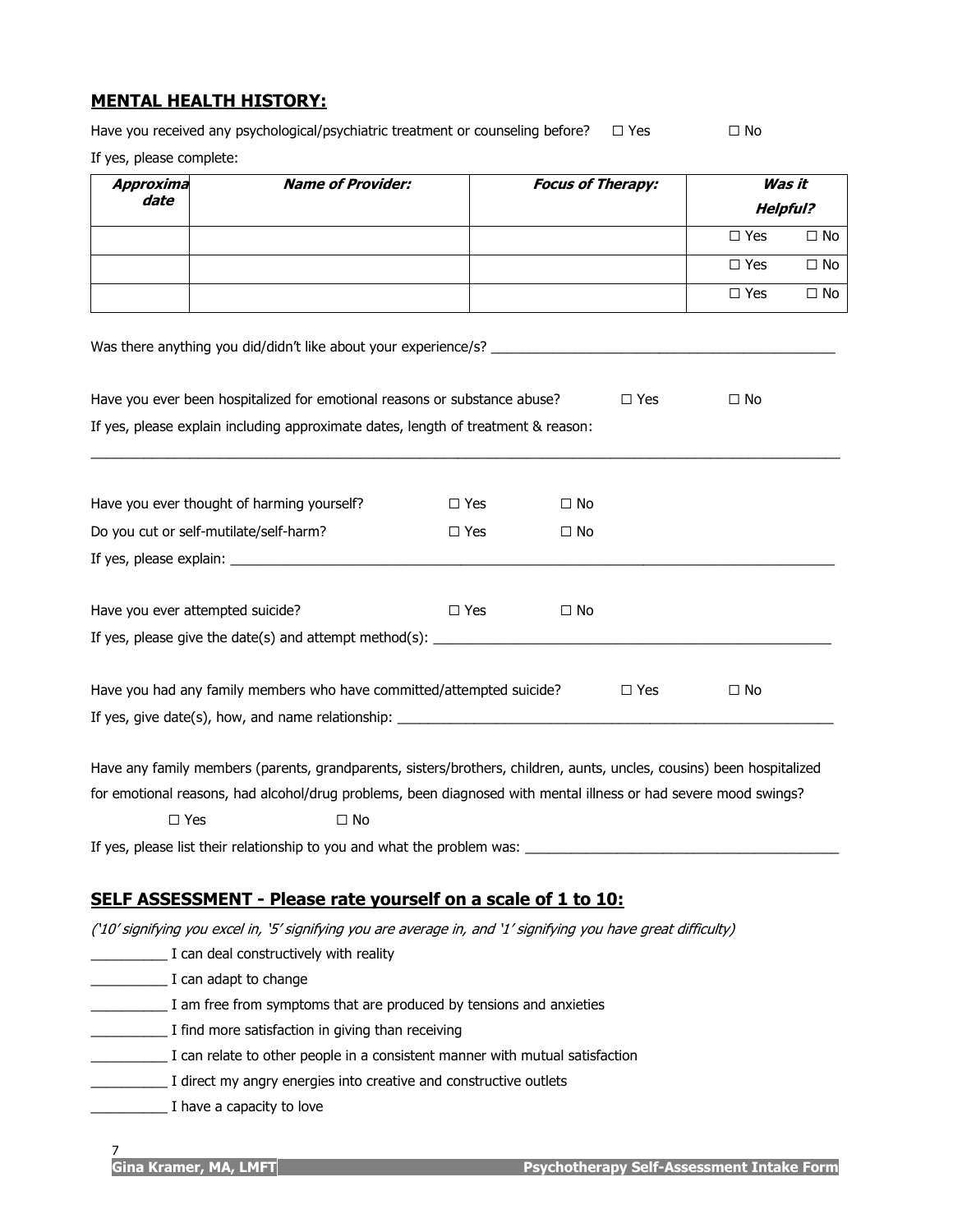|                                                                                                             | Do you have coping skills that you use when you are stressed or upset?                                                                   |               |                                                                                                                    | $\Box$ Yes              | $\Box$ No     |
|-------------------------------------------------------------------------------------------------------------|------------------------------------------------------------------------------------------------------------------------------------------|---------------|--------------------------------------------------------------------------------------------------------------------|-------------------------|---------------|
|                                                                                                             |                                                                                                                                          |               |                                                                                                                    |                         |               |
|                                                                                                             |                                                                                                                                          |               |                                                                                                                    |                         |               |
|                                                                                                             | <b>SUBSTANCE USE</b>                                                                                                                     |               |                                                                                                                    |                         |               |
| Do you:                                                                                                     | drink alcohol?                                                                                                                           | $\Box$ Never  | $\Box$ Occasionally                                                                                                | $\Box$ Daily (# per day | $\mathcal{Y}$ |
|                                                                                                             | smoke cigarettes?                                                                                                                        | $\Box$ Never  | $\Box$ Occasionally                                                                                                | $\Box$ Daily            |               |
|                                                                                                             | smoke marijuana?                                                                                                                         | $\Box$ Never  | $\Box$ Occasionally                                                                                                | $\Box$ Daily            |               |
|                                                                                                             | other drug use?                                                                                                                          | $\Box$ Never  | $\Box$ Occasionally                                                                                                | $\Box$ Daily            |               |
|                                                                                                             |                                                                                                                                          |               |                                                                                                                    | $\Box$ Yes              | $\Box$ No     |
|                                                                                                             | Has your drug or alcohol use ever been a problem for you?<br>Has anyone in your life ever been concerned about your drug or alcohol use? |               |                                                                                                                    | $\Box$ Yes              | $\Box$ No     |
|                                                                                                             |                                                                                                                                          |               |                                                                                                                    |                         |               |
|                                                                                                             | Can you stop drinking without difficulty after 1 or 2 drinks?                                                                            |               |                                                                                                                    | $\Box$ Yes              | $\Box$ No     |
|                                                                                                             | Do you often drink more than you intend?                                                                                                 |               |                                                                                                                    | $\Box$ Yes              | $\Box$ No     |
|                                                                                                             |                                                                                                                                          |               | In what situations are you most likely to drink? _______________________________                                   |                         |               |
|                                                                                                             |                                                                                                                                          |               | Have you had any problems on the job as a result of your substance use such as lateness, absenteeism, arguments or |                         |               |
|                                                                                                             |                                                                                                                                          |               | problems with coworkers and bosses, poor productivity, difficulty concentrating, loss of employment, suspension or |                         |               |
|                                                                                                             | warnings on the job?<br>$\Box$ Yes                                                                                                       | $\Box$ No     |                                                                                                                    |                         |               |
|                                                                                                             |                                                                                                                                          |               |                                                                                                                    |                         |               |
|                                                                                                             |                                                                                                                                          |               |                                                                                                                    |                         |               |
|                                                                                                             |                                                                                                                                          |               | When under the influence of a substance, are you more aggressive, engage in dangerous behavior                     |                         |               |
| such as driving under the influence, operating equipment or caring for children?<br>$\Box$ Yes<br>$\Box$ No |                                                                                                                                          |               |                                                                                                                    |                         |               |
|                                                                                                             |                                                                                                                                          |               |                                                                                                                    |                         |               |
|                                                                                                             | Have you had any prior treatment for substance abuse?                                                                                    |               |                                                                                                                    | $\Box$ Yes              | $\Box$ No     |
|                                                                                                             |                                                                                                                                          |               |                                                                                                                    |                         |               |
|                                                                                                             |                                                                                                                                          |               |                                                                                                                    |                         |               |
|                                                                                                             | Have you ever attended A.A., N.A., C.A. or other 12-step programs?                                                                       | $\square$ Yes | $\Box$ No                                                                                                          |                         |               |
|                                                                                                             |                                                                                                                                          |               | If yes, please describe the circumstances, how often you attend(ed): _______________________________               |                         |               |
|                                                                                                             | Is there a history of substance use in your family?                                                                                      |               |                                                                                                                    | $\Box$ Yes              | $\Box$ No     |
|                                                                                                             | If yes, please indicate which members have been or are affected?                                                                         |               |                                                                                                                    |                         |               |